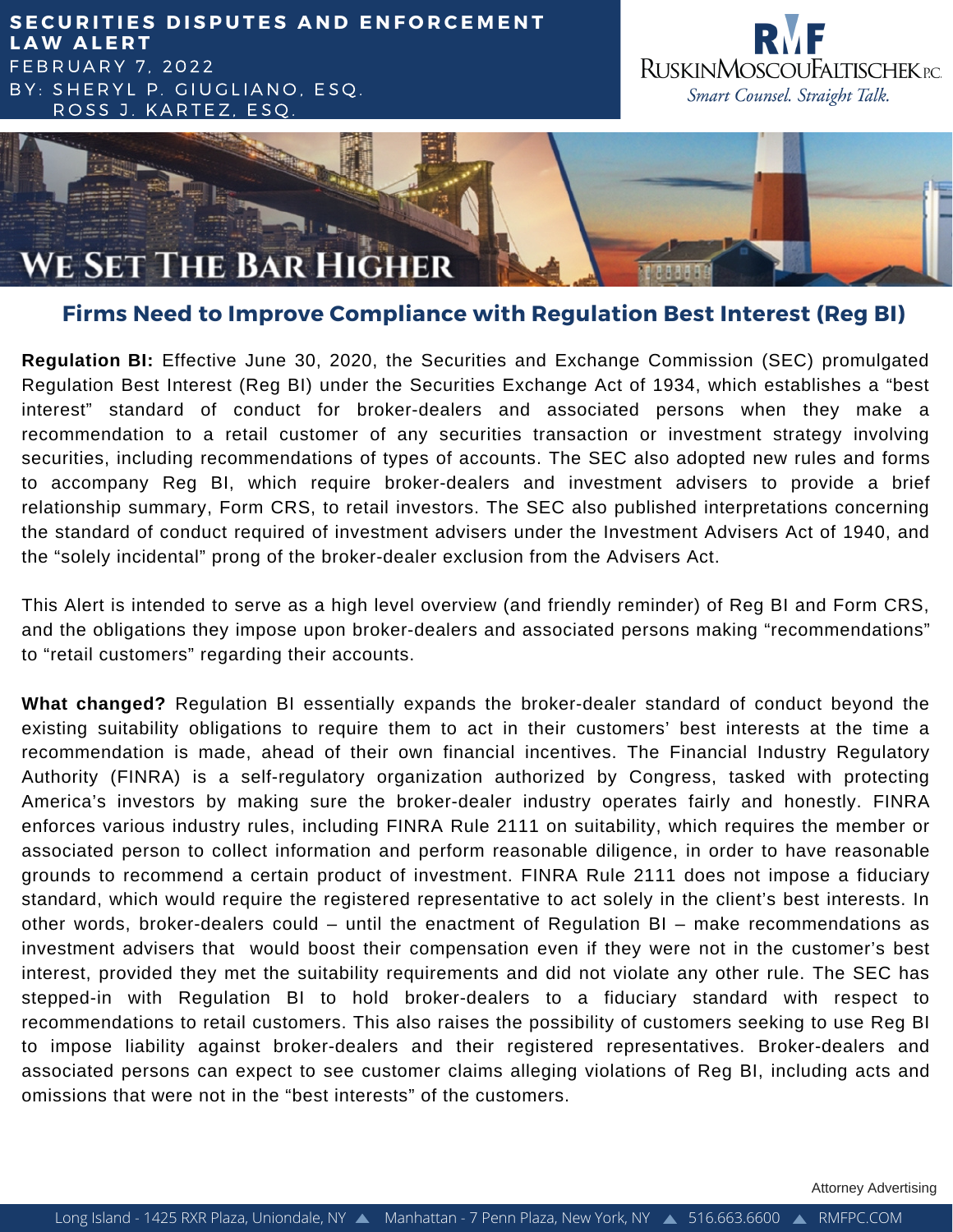**What is a "recommendation"?** A call to action regarding securities or investment strategies, or inaction in the case of a hold recommendation. But the SEC has been clear that the determination of what is considered a "recommendation" will depend on "the facts and circumstances of a particular situation, and therefore, whether a recommendation has been made is not susceptible to a bright line definition." One guiding principle is: "The more individually tailored the communication to a specific customer or targeted group of customers about a security or group of securities, the greater the likelihood that the communication may be viewed as a 'recommendation.'" Notably, Regulation BI does not apply to investment advice provided to a retail customer by a dual-registrant when acting in the capacity of an investment adviser.

**Who is a "retail customer"?** Notably, the definition of "retail customer" does not include non-natural persons – e.g. corporations and institutions – but it does include high net-worth individuals who might be excluded or have more difficult claims under FINRA's suitability rule.

**What does Regulation BI require?** Essentially, there are four components or obligations imposed upon broker-dealers and associated persons under Reg BI: (1) disclosure; (2) care; (3) conflict of interest; and (4) compliance. Under the "Disclosure Obligation," customers must receive written, full and fair disclosure of all material facts about conflicts of interest surrounding a recommendation. There are additional details on what the disclosure should include, but Form CRS provides the first layer of disclosure. Under the "Care Obligation," broker-dealers and their associated persons must consider the costs, reasonably available alternatives, and factors in the customer's investment profile as they prepare a recommendation. In addition, the "Care Obligation" expands upon FINRA's suitability rule, in that it goes beyond securities and related investment strategies, to account-type recommendations and rollovers. Under the "Conflict of Interest Obligation," broker-dealers must establish policies and procedures "reasonably designed" to identify, eliminate, mitigate, and disclose conflicts of interest. Last, under the "Compliance Obligation," covered parties must establish, maintain and enforce written policies and procedures for complying with Reg BI.

**What is Form CRS?** The Form CRS Relationship Summary rule applies to broker-dealers and SECregistered investment advisers, but does not apply only when making a recommendation. Investment advisers must send Form CRS to clients and prospective clients before or at the time they enter into an investment advisory contract with the retail investor (including oral agreements); and broker-dealers must send Form CRS to clients and prospective clients before recommending an account type, securities transaction, or investment strategy involving securities or before placing an order for a retail investor.

From the prospective customer's perspective, Form CRS is the key to understanding why someone is making a recommendation, what it will cost, and what their legal obligations are to you as the customer. The SEC provides instructions for the CRS Form: [https://www.sec.gov/rules/final/2019/34-86032](https://www.sec.gov/rules/final/2019/34-86032-appendix-b.pdf) appendix-b.pdf

FINRA offers a "Reg BI and Form CRS Firm Checklist" for those attempting to "assess their obligations," which includes twenty (20) questions that must be affirmatively answered to ensure compliance with Reg BI. <https://www.finra.org/sites/default/files/2019-10/reg-bi-checklist.pdf>